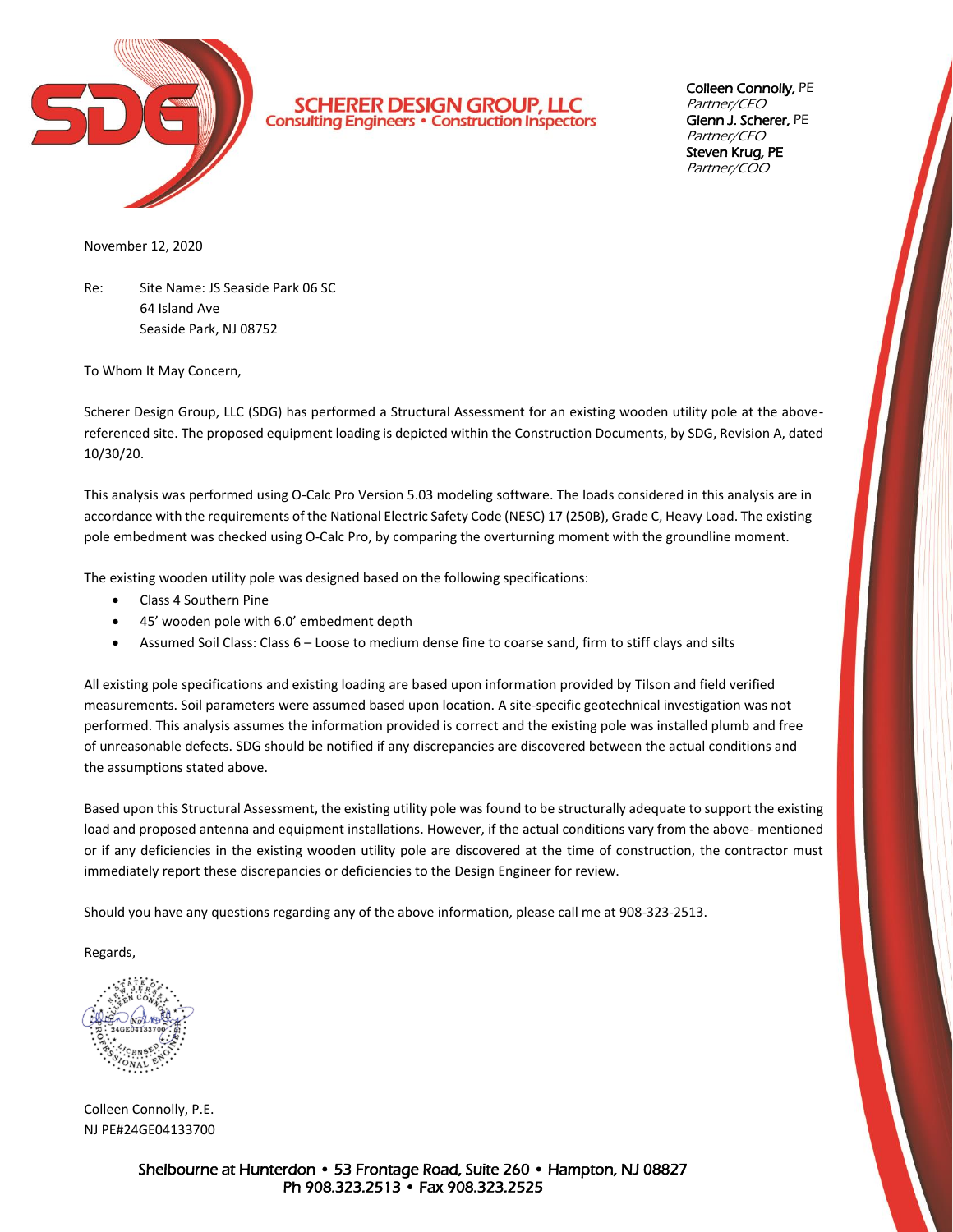## Pole ID:(250B) JS Seaside Park <sup>06</sup> SC.pplx **O-Calc® Pro** *Analysis Report*

| Pole Num:  |  |                                      | JS Seaside Park 06 SC Pole Length / Class: |  | <b>45/4 Code:</b>               |                           | <b>NESC</b> Structure Type:      |  | <b>Unguyed Tangent</b> |
|------------|--|--------------------------------------|--------------------------------------------|--|---------------------------------|---------------------------|----------------------------------|--|------------------------|
| Aux Data 1 |  | <b>Unset</b> Species:                | <b>SOUTHERN PINE</b> NESC Rule:            |  |                                 | <b>Rule 250B</b> Status   |                                  |  | <b>Unguyed</b>         |
| Aux Data 2 |  | <b>Unset</b> Setting Depth (ft):     |                                            |  | <b>6.00</b> Construction Grade: |                           | C Pole Strength Factor:          |  | 0.85                   |
| Aux Data 3 |  | <b>Unset</b> G/L Circumference (in): |                                            |  | <b>35.00</b> Loading District:  |                           | <b>Heavy</b> Transverse Wind LF: |  | 1.75                   |
| Aux Data 4 |  | <b>Unset</b> G/L Fiber Stress (psi): |                                            |  | 8,000 Ice Thickness (in):       |                           | <b>0.50</b> Wire Tension LF:     |  | 1.00                   |
| Aux Data 5 |  | <b>Unset</b> Allowable Stress (psi): |                                            |  | 6,800 Wind Speed (mph):         |                           | 39.53 Vertical LF:               |  | 1.90                   |
| Aux Data 6 |  | <b>Unset</b> Fiber Stress Ht. Reduc: |                                            |  | <b>No</b> Wind Pressure (psf):  | 4.00                      |                                  |  |                        |
| Latitude:  |  |                                      | 39.923909 Deg Longitude:                   |  |                                 | -74.077940 Deg Elevation: |                                  |  | 0 Feet                 |



| Pole Capacity Utilization (%) |      | Height<br>(f <sup>t</sup> ) | <b>Wind Angle</b><br>$(\text{deg})$ |
|-------------------------------|------|-----------------------------|-------------------------------------|
| Maximum                       | 27.5 | 0.0                         | 151.2                               |
| Groundline                    | 27.5 | 0.0                         | 151.2                               |
| Vertical                      | 11.1 | 204                         | 151.2                               |

| <b>Pole Moments (ft-lb)</b> |        | <b>Load Angle</b><br>$(\text{deg})$ | <b>Wind Angle</b><br>$(\text{deg})$ |
|-----------------------------|--------|-------------------------------------|-------------------------------------|
| Max Cap Util                | 20,735 | 147.4                               | 151.2                               |
| Groundline                  | 20,735 | 147.4                               | 151.2                               |
| <b>GL Allowable</b>         | 76,928 |                                     |                                     |
| Overturn                    | 27,476 |                                     |                                     |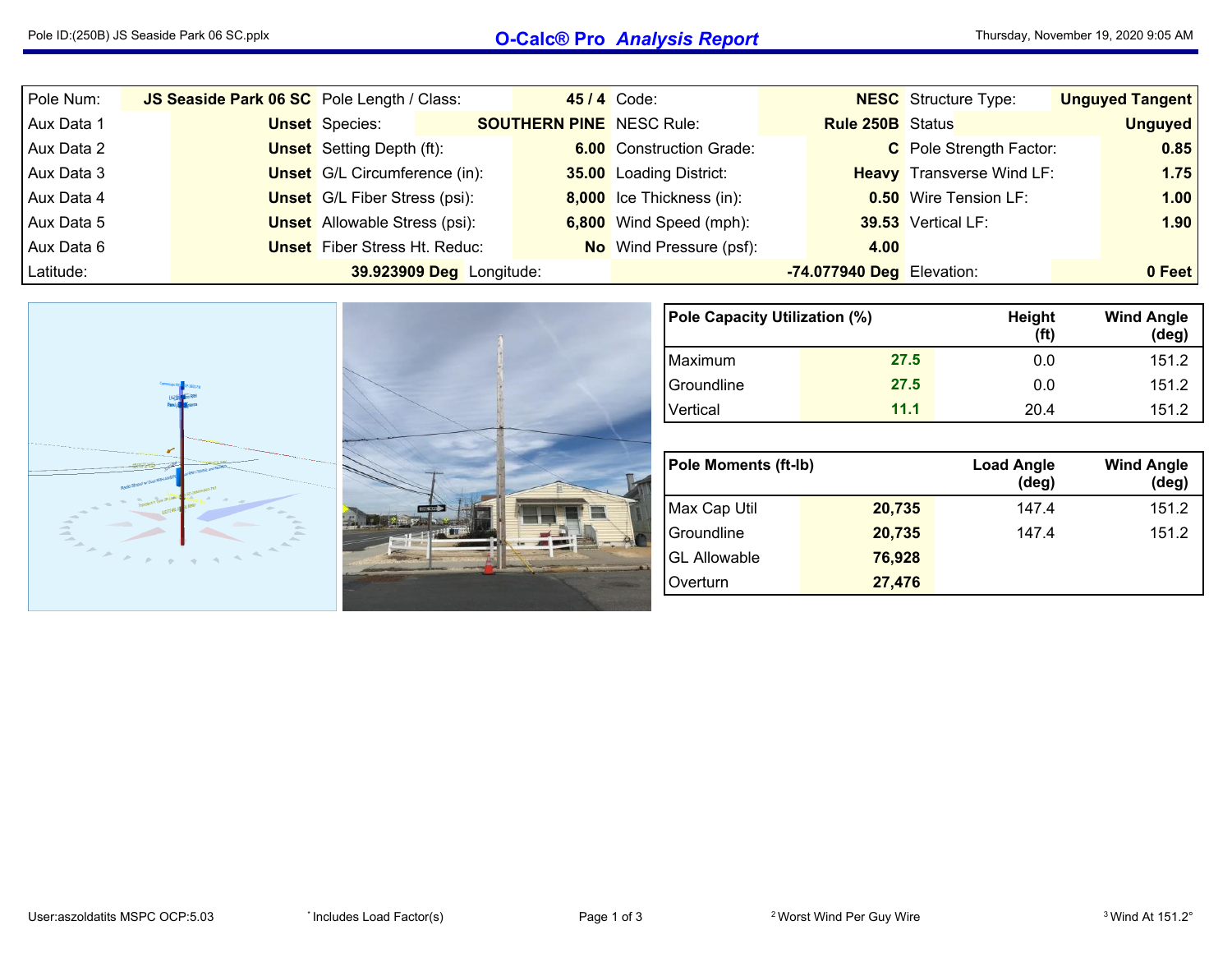| Groundline Load Summary - Reporting Angle Mode: Load - Reporting Angle: 147.4° |                                |                                  |                                              |                                            |                                   |                                              |                                  |                                           |                                 |                                   |
|--------------------------------------------------------------------------------|--------------------------------|----------------------------------|----------------------------------------------|--------------------------------------------|-----------------------------------|----------------------------------------------|----------------------------------|-------------------------------------------|---------------------------------|-----------------------------------|
|                                                                                | <b>Shear</b><br>Load*<br>(Ibs) | <b>Applied</b><br>Load<br>$(\%)$ | <b>Bending</b><br><b>Moment</b><br>$(ft-lb)$ | <b>Applied</b><br><b>Moment</b><br>$(\% )$ | <b>Pole</b><br>Capacity<br>$(\%)$ | <b>Bending</b><br><b>Stress</b><br>(+/- psi) | <b>Vertical</b><br>Load<br>(lbs) | <b>Vertical</b><br><b>Stress</b><br>(psi) | Total<br><b>Stress</b><br>(psi) | <b>Pole</b><br>Capacity<br>$(\%)$ |
| Powers                                                                         | 236                            | 25.7                             | 6,539                                        | 31.5                                       | 8.5                               | 566                                          | 114                              |                                           | 568                             | 8.3                               |
| Comms                                                                          | 312                            | 33.9                             | 6,650                                        | 32.1                                       | 8.6                               | 576                                          | 419                              | 4                                         | 580                             | 8.5                               |
| GenericEquipments                                                              | 168                            | 18.3                             | 3,534                                        | 17.0                                       | 4.6                               | 306                                          | 996                              | 10                                        | 316                             | 4.7                               |
| Pole                                                                           | 202                            | 22.0                             | 4,002                                        | 19.3                                       | 5.2                               | 347                                          | 1,966                            | 20                                        | 367                             | 5.4                               |
| Insulators                                                                     | 0                              | 0.0                              | 9                                            | 0.0                                        | 0.0                               |                                              | 38                               | 0                                         |                                 | 0.0                               |
| Pole Load                                                                      | 918                            | 100.0                            | 20,735                                       | 100.0                                      | 27.0                              | 1,796                                        | 3,534                            | 36                                        | 1,832                           | 26.9                              |
| Pole Reserve Capacity                                                          |                                |                                  | 56,193                                       |                                            | 73.0                              | 5,004                                        |                                  |                                           | 4,968                           | 73.1                              |

| Load Summary by Owner - Reporting Angle Mode: Load - Reporting Angle: 147.4° |                                          |                                  |                                              |                                        |                                |                                              |                                  |                                    |                                        |                            |  |  |  |
|------------------------------------------------------------------------------|------------------------------------------|----------------------------------|----------------------------------------------|----------------------------------------|--------------------------------|----------------------------------------------|----------------------------------|------------------------------------|----------------------------------------|----------------------------|--|--|--|
|                                                                              | <b>Shear</b><br>$\text{Load}^*$<br>(lbs) | <b>Applied</b><br>Load<br>$(\%)$ | <b>Bending</b><br><b>Moment</b><br>$(ft-lb)$ | <b>Applied</b><br><b>Moment</b><br>(%) | <b>Pole</b><br>Capacity<br>(%) | <b>Bending</b><br><b>Stress</b><br>(+/- psi) | <b>Vertical</b><br>Load<br>(lbs) | Vertical<br><b>Stress</b><br>(psi) | <b>Total</b><br><b>Stress</b><br>(psi) | Pole<br>Capacity<br>$(\%)$ |  |  |  |
| <b>Proposed</b>                                                              | 455                                      | 49.5                             | 11,113                                       | 53.6                                   | 14.5                           | 963                                          | 1.184                            | 12                                 | 975                                    | 14.3                       |  |  |  |
| Existing                                                                     | 261                                      | 28.4                             | 5,620                                        | 27.1                                   | 7.3                            | 487                                          | 384                              | 4                                  | 491                                    | 7.2                        |  |  |  |
| Pole                                                                         | 202                                      | 22.0                             | 4,002                                        | 19.3                                   | 5.2                            | 347                                          | 1.966                            | 20                                 | 367                                    | 5.4                        |  |  |  |
| <b>Totals:</b>                                                               | 918                                      | 100.0                            | 20,735                                       | 100.0                                  | 27.0                           | 1,796                                        | 3,534                            | 36                                 | 1,832                                  | 26.9                       |  |  |  |

## **Detailed Load Components:**

| <b>Power</b>             |              | Owner    | Height | Horiz.         | Cable                   | Sag at                           | Cable              | Lead/Spanl                  | Span           | Wire                        | <b>Tension</b> | <b>Tension</b>               | <b>Offset</b>        | Wind                 | Moment              |
|--------------------------|--------------|----------|--------|----------------|-------------------------|----------------------------------|--------------------|-----------------------------|----------------|-----------------------------|----------------|------------------------------|----------------------|----------------------|---------------------|
|                          |              |          | (ft)   | Offset<br>(in) | <b>Diameter</b><br>(in) | Max<br>Temp<br>(f <sup>t</sup> ) | Weight<br>(Ibs/ft) | ∟ength<br>(f <sup>t</sup> ) | Angle<br>(deg) | Length<br>(f <sup>t</sup> ) | (lbs)          | <b>Moment</b> *<br>$(ft-lb)$ | Moment*<br>$(ft-lb)$ | Moment*<br>$(ft-lb)$ | at GL*<br>$(ft-lb)$ |
| Secondary                | DUPLEX 6 AWG | Proposed | 26.97  | 6.53           | 0.5370                  |                                  | 0.071              | 122.0                       | 90.0           | 122.0                       |                |                              | 16                   | 286                  | 302                 |
| <b>Overlashed Bundle</b> | 6M           | Proposed | 27.00  | 6.53           | 0.2420                  | 1.45                             | 0.104              | 122.0                       | 90.0           | 122.0                       | 350            | 5,092                        |                      | 996                  | 6,105               |
|                          |              |          |        |                |                         |                                  |                    |                             |                |                             | Totals:        | 5,092                        | 34                   | ,282                 | 6,407               |

| Comm                     |          | Owner    | Height<br>(f <sup>t</sup> ) | Horiz.<br>Offset<br>(in) | Cable<br><b>Diameter</b><br>(in) | Sag at<br><b>Max</b><br>Temp<br>(f <sup>t</sup> ) | Cable<br>Weight<br>(Ibs/ft) | Lead/Span<br>Length<br>(f <sup>t</sup> ) | Span<br>Angle<br>(deg) | Wire<br>Length<br>(f <sup>t</sup> ) | <b>Tension</b><br>(lbs) | <b>Tension</b><br><b>Moment*</b><br>$(ft-lb)$ | Offset<br>Moment*<br>$(ft-lb)$ | Wind<br>Moment*<br>$(ft-lb)$ | <b>Moment</b><br>at GL*<br>$(ft-lb)$ |
|--------------------------|----------|----------|-----------------------------|--------------------------|----------------------------------|---------------------------------------------------|-----------------------------|------------------------------------------|------------------------|-------------------------------------|-------------------------|-----------------------------------------------|--------------------------------|------------------------------|--------------------------------------|
| <b>CATV</b>              | CATV .25 | Existing | 18.42                       | 7.02                     | 0.2500                           | 0.61                                              | 0.091                       | 25.0                                     | 25.0                   | 25.0                                | 15                      | $-148$                                        | -4                             | 114                          | $-38$                                |
| <b>CATV</b>              | CATV .25 | Existing | 18.42                       | 7.02                     | 0.2500                           | 1.35                                              | 0.091                       | 50.0                                     | 210.0                  | 50.1                                | 25                      | 212                                           | -8                             | 255                          | 458                                  |
| <b>Overlashed Bundle</b> | 6M       | Proposed | 19.42                       | 6.96                     | 0.2420                           | l.54                                              | 0.104                       | 50.0                                     | 210.0                  | 50.0                                | 65                      | 581                                           | 12                             | 309                          | 902                                  |
| Fiber                    | Fiber    | Proposed | 19.38                       | 6.96                     | 0.6250                           |                                                   | 0.190                       | 50.0                                     | 210.0                  | 50.0                                |                         |                                               | 14                             | 94                           | 108                                  |
| <b>Overlashed Bundle</b> | 6M       | Existing | 20.75                       | 6.88                     | 0.2420                           | l.94                                              | 0.104                       | 122.0                                    | 90.0                   | 122.0                               | 600                     | 6,708                                         | 28                             | 756                          | 7,492                                |
| Telco                    | TELE 0.5 | Existing | 20.72                       | 6.88                     | 0.5000                           |                                                   | 0.400                       | 122.0                                    | 90.0                   | 122.0                               |                         |                                               | 45                             | 211                          | 255                                  |
| <b>Overlashed Bundle</b> | 6M       | Existing | 20.75                       | 6.88                     | 0.2420                           | 2.06                                              | 0.104                       | 141.0                                    | 253.0                  | 141.0                               | 750                     | $-4,186$                                      | 33                             | .122                         | $-3,031$                             |